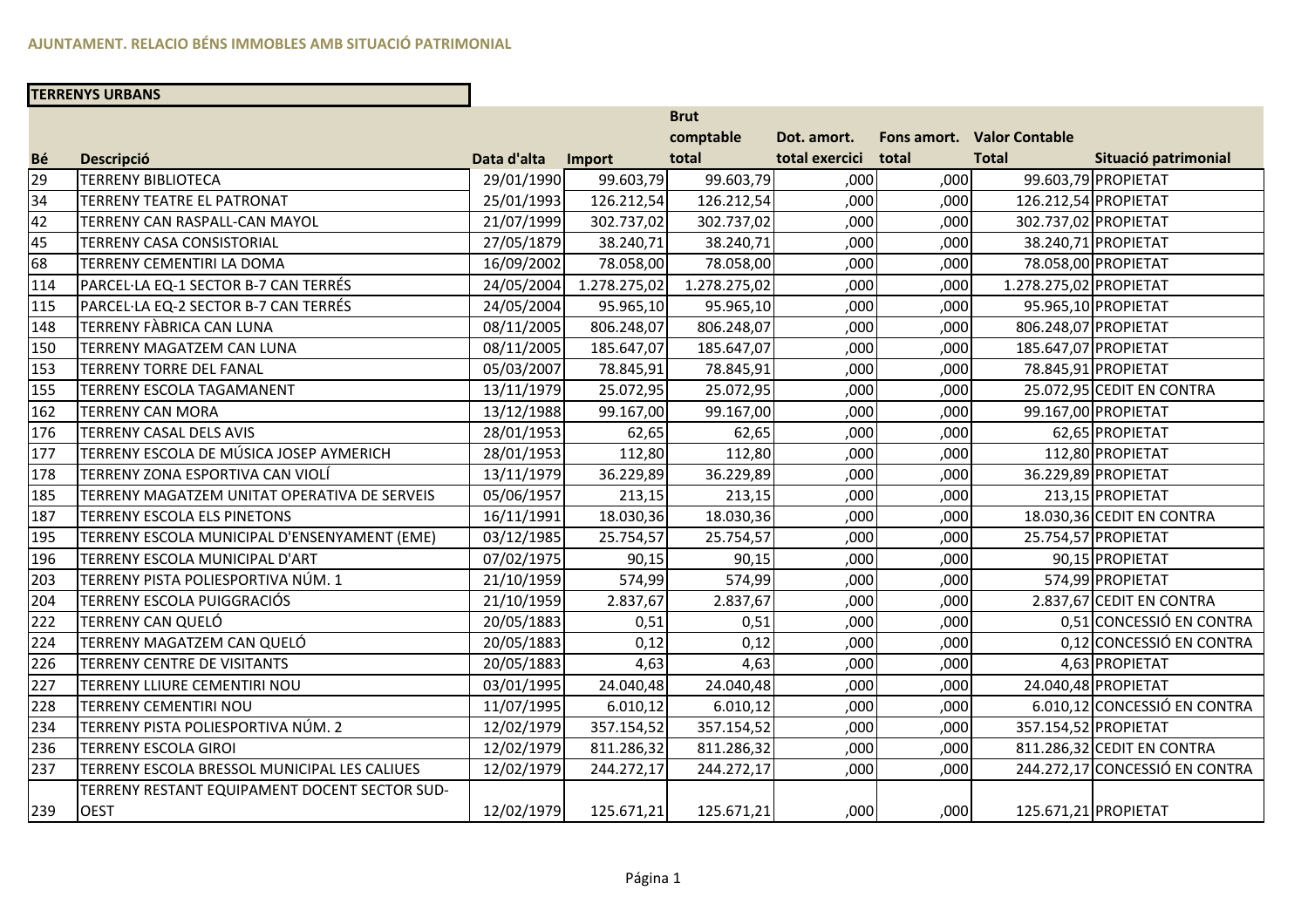| 282  | PARCEL·LA 5 PEMU LA SÍNIA                     | 06/03/2006 | 94.371,90  | 94.371,90  | ,000 | ,000 | 94.371,90 PROPIETAT       |
|------|-----------------------------------------------|------------|------------|------------|------|------|---------------------------|
| 283  | PARCEL·LA 4 PEMU LA SÍNIA                     | 06/03/2006 | 48.438,59  | 48.438,59  | ,000 | ,000 | 48.438,59 PROPIETAT       |
| 295  | <b>TERRENY DEIXALLERIA</b>                    | 09/05/1991 | 71.926,89  | 71.926,89  | ,000 | ,000 | 71.926,89 CEDIT EN CONTRA |
| 298  | TERRENY ZONA ESPORTIVA CAN NOGUERA            | 07/07/1988 | 121.874,22 | 121.874,22 | ,000 | ,000 | 121.874,22 PROPIETAT      |
| 326  | PARCEL·LA EQ1 SECTOR B-6 AMPLIACIÓ PI CONGOST | 09/06/2008 | 156.007,73 | 156.007,73 | ,000 | ,000 | 156.007,73 PROPIETAT      |
| 327  | PARCEL·LA EQ2 SECTOR B-6 AMPLIACIÓ PI CONGOST | 09/06/2008 | 56.951,46  | 56.951,46  | ,000 | ,000 | 56.951,46 PROPIETAT       |
|      | TERRENY EQUIPAMENT TÈCNIC EQT1 SECTOR B-6     |            |            |            |      |      |                           |
| 328  | AMPLIACIÓ PI CONGOST                          | 09/06/2008 | 702,50     | 702,50     | ,000 | ,000 | 702,50 PROPIETAT          |
|      | TERRENY EQUIPAMENT TÈCNIC EQT2 SECTOR B-6     |            |            |            |      |      |                           |
| 329  | AMPLIACIÓ PI CONGOST                          | 09/06/2008 | 702,50     | 702,50     | ,000 | ,000 | 702,50 PROPIETAT          |
|      | TERRENY EQUIPAMENT TÈCNIC EQT3 SECTOR B-6     |            |            |            |      |      |                           |
| 330  | AMPLIACIÓ PI CONGOST                          | 09/06/2008 | 702,50     | 702,50     | ,000 | ,000 | 702,50 PROPIETAT          |
|      | TERRENY EQUIPAMENT TÈCNIC EQT4 SECTOR B-6     |            |            |            |      |      |                           |
| 331  | AMPLIACIÓ PI CONGOST                          | 09/06/2008 | 702,50     | 702,50     | ,000 | ,000 | 702,50 PROPIETAT          |
|      | TERRENY EQUIPAMENT TÈCNIC EQT5 SECTOR B-6     |            |            |            |      |      |                           |
| 332  | AMPLIACIÓ PI CONGOST                          | 09/06/2008 | 702,50     | 702,50     | ,000 | ,000 | 702,50 PROPIETAT          |
|      | TERRENY EQUIPAMENT TÈCNIC EQT6 SECTOR B-6     |            |            |            |      |      |                           |
| 333  | AMPLIACIÓ PI CONGOST                          | 09/06/2008 | 702,50     | 702,50     | ,000 | ,000 | 702,50 PROPIETAT          |
| 342  | TERRENY EQUIPAMENT E1 SECTOR B-1 LA DOMA      | 26/05/2008 | 844.911,62 | 844.911,62 | ,000 | ,000 | 844.911,62 PROPIETAT      |
| 343  | TERRENY EQUIPAMENT E2 SECTOR B-1 LA DOMA      | 26/05/2008 | 574.136,98 | 574.136,98 | ,000 | ,000 | 574.136,98 PROPIETAT      |
| 2405 | TERRENY MAGATZEM CAN CENDRA                   | 27/02/2006 | 0,00       | 0,00       | ,000 | ,000 | 0,00 CEDIT A FAVOR        |
| 2406 | TERRENY ESGLÉSIA LA DOMA                      | 24/03/2014 | 5.112,81   | 5.112,81   | ,000 | ,000 | 5.112,81 CEDIT A FAVOR    |
| 2947 | TERRENY EQUIPAMENTS ELS TREMOLENCS            | 29/12/2017 | 31.111,85  | 31.111,85  | ,000 | ,000 | 31.111,85 PROPIETAT       |
| 3221 | TERRENY PIS C. NORD, 1, 1R A                  | 07/05/2018 | 32.500,00  | 32.500,00  | ,000 | ,000 | 32.500,00 PROPIETAT       |

TOTAL: 100101-TERRENYS URBANS

 6.907.978,546.907.978,54 ,<sup>000</sup> ,<sup>000</sup> 6.907.978,54

**FINQUES RÚSTIQUES**

|     |                                     |             |           | <b>Brut</b>            |                      |             |                       |                           |  |
|-----|-------------------------------------|-------------|-----------|------------------------|----------------------|-------------|-----------------------|---------------------------|--|
|     |                                     |             |           | comptable              | Dot. amort.          | Fons amort. | <b>Valor Contable</b> |                           |  |
| Bé  | <b>Descripció</b>                   | Data d'alta | Import    | total                  | total exercici total |             | <b>Total</b>          | Situació patrimonial      |  |
| 201 | TERRENY ESTACIÓ DEPURADORA          | 22/03/1990  | 57.697,16 | 57.697.16              | 000                  | ,000        |                       | 57.697,16 CEDIT EN CONTRA |  |
|     | 2616   TERRENY DEPURADORA GALLICANT | 01/01/2016  | 0,49      | 0,49                   | ,000                 | ,000        |                       | 0.49 PROPIETAT            |  |
|     |                                     |             |           |                        |                      |             |                       |                           |  |
|     | TOTAL: 100102-FINQUES RÚSTIQUES     |             |           | 57.697,65<br>57.697,65 | ,000                 | .000        | 57.697,65             |                           |  |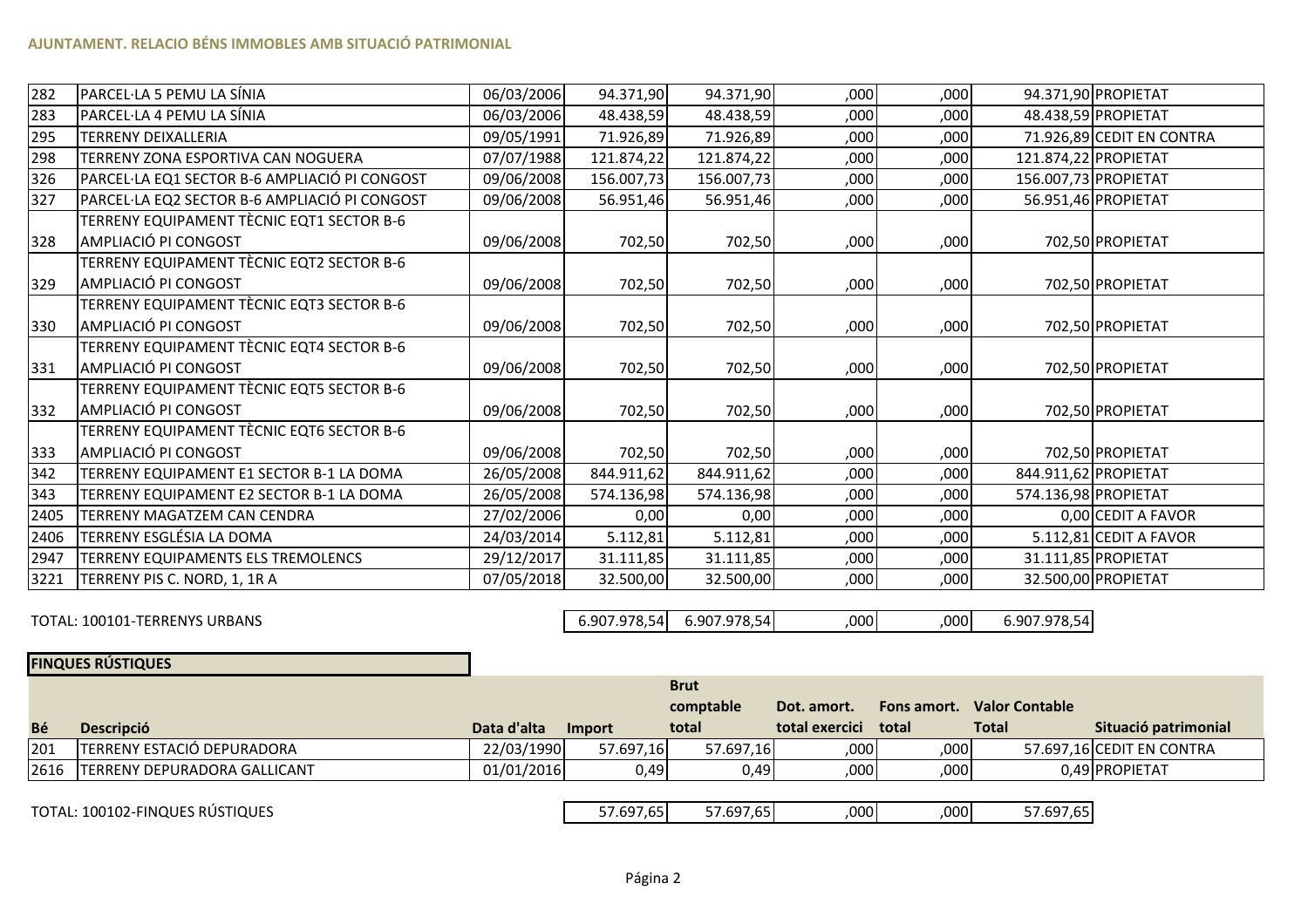# **EDIFICIS**

|                 |                                                 |             |              | <b>Brut</b>  |                |                        |                            |                                  |
|-----------------|-------------------------------------------------|-------------|--------------|--------------|----------------|------------------------|----------------------------|----------------------------------|
|                 |                                                 |             |              | comptable    | Dot. amort.    |                        | Fons amort. Valor Contable |                                  |
| Bé              | <b>Descripció</b>                               | Data d'alta | Import       | total        | total exercici | total                  | <b>Total</b>               | Situació patrimonial             |
| 30              | BIBLIOTECA MUNICIPAL NÚRIA ALBÓ                 | 18/02/2003  | 2.005.148,05 | 2.005.148,05 | 40.102,68      | 609.699,25             | 1.395.448,80 PROPIETAT     |                                  |
| 35              | <b>TEATRE EL PATRONAT</b>                       | 25/01/1993  | 2.594.391,69 | 2.594.391,69 | 51.887,19      | 970.498,61             | 1.623.893,08 PROPIETAT     |                                  |
| 36              | CASETA INSTAL·LACIONS TEATRE EL PATRONAT        | 15/03/2004  | 5.656,05     | 5.656,05     | 113,12         | 1.900,41               |                            | 3.755,64 PROPIETAT               |
| $\overline{37}$ | ET 728 PATRONAT                                 | 10/12/2001  | 24.484,75    | 24.484,75    | 0,00           | 450,77                 |                            | 24.033,98 CEDIT EN CONTRA        |
| 41              | EDIFICI CAN RASPALL-CAN MAYOL                   | 21/07/1999  | 1.207.418,87 | 1.207.418,87 | 24.148,13      | 345.592,48             | 861.826,39 PROPIETAT       |                                  |
| 44              | <b>EDIFICI CASA CONSISTORIAL</b>                | 14/12/1965  | 1.060.132,51 | 1.060.132,51 | 20.671,21      | 327.342,22             | 732.790,29 PROPIETAT       |                                  |
| 46              | <b>EDIFICI PISCINES</b>                         | 18/10/2000  | 2.822.037,07 | 2.822.037,07 |                | 56.440,65 1.137.874,10 |                            | 1.684.162,97 CONCESSIÓ EN CONTRA |
| 47              | PAVELLÓ POLIESPORTIU CAN NOGUERA                | 01/10/1995  | 1.588.960,43 | 1.588.960,43 | 31.779,14      | 733.571,45             | 855.388,98 PROPIETAT       |                                  |
| 48              | PAVELLÓ POLIESPORTIU CAN VIOLÍ                  | 16/12/1981  | 684.050,55   | 666.793,92   | 13.335,72      | 213.551,47             | 453.242,45 PROPIETAT       |                                  |
| 50              | INVERSIONS EDIFICIS ESCOLA PUIGGRACIÓS          | 01/01/1999  | 884.836,86   | 884.836,86   | 17.682,58      | 261.504,12             |                            | 623.332,74 PROPIETAT             |
| 52              | <b>INVERSIONS EDIFICI ESCOLA TAGAMANENT</b>     | 01/01/1999  | 111.389,74   | 111.389,74   | 2.227,70       | 9.539,43               | 101.850,31 PROPIETAT       |                                  |
| 54              | INVERSIONS EDIFICI ESCOLA ELS PINETONS          | 01/01/1999  | 159.537,19   | 159.537,19   | 3.190,63       | 5.504,33               | 154.032,86 PROPIETAT       |                                  |
| 56              | <b>INVERSIONS EDIFICIS ESCOLA GIROI</b>         | 01/01/1999  | 24.565,48    | 24.565,48    | 491,28         | 1.735,03               |                            | 22.830,45 PROPIETAT              |
| 58              | EDIFICI ESCOLA BRESSOL MUNICIPAL LES CALIUES    | 30/10/2006  | 1.047.785,41 | 1.047.785,41 | 20.955,69      | 296.561,51             |                            | 751.223,90 CONCESSIÓ EN CONTRA   |
| 60              | EDIFICI ESCOLA MUNICIPAL D'ENSENYAMENT (EME)    | 03/12/1985  | 205.518,63   | 205.518,63   | 4.110,09       | 70.954,08              | 134.564,55 PROPIETAT       |                                  |
| 62              | <b>ESCOLA DE MÚSICA JOSEP AYMERICH</b>          | 28/01/1953  | 821.896,13   | 821.896,13   | 16.426,11      | 270.939,20             | 550.956,93 PROPIETAT       |                                  |
| 63              | AUDITORI DE L'ESCOLA DE MÚSICA                  | 29/07/2004  | 211.136,16   | 211.136,16   | 4.222,71       | 67.966,56              | 143.169,60 PROPIETAT       |                                  |
| 65              | <b>VESTIDORS CAMP DE FUTBOL</b>                 | 30/04/1996  | 1.902.114,32 | 1.902.114,32 | 38.042,25      | 890.212,87             | 1.011.901,45 PROPIETAT     |                                  |
|                 | EDIFICI CENTRE DE VISITANTS ALCALDE VIÑAS DE LA |             |              |              |                |                        |                            |                                  |
| 66              | <b>GARRIGA</b>                                  | 01/01/1933  | 164.120,75   | 164.120,75   | 3.349,40       | 20.096,40              | 144.024,35 PROPIETAT       |                                  |
| 67              | EDIFICI MAGATZEM UNITAT OPERATIVA DE SERVEIS    | 01/01/1984  | 26.333,71    | 26.333,71    | 526,65         | 15.334,36              |                            | 10.999,35 PROPIETAT              |
| 103             | ESCOLA MUNICIPAL D'ENSENYAMENT (LLOGUER)        | 05/03/2007  | 0,00         | 0,00         | 0,00           | 0,00                   |                            | 0,00 ARRENDAT A FAVOR            |
| 149             | EDIFICI FÀBRICA CAN LUNA                        | 08/11/2005  | 1.502.047,41 | 1.502.047,41 | 30.194,21      | 169.821,22             | 1.332.226,19 PROPIETAT     |                                  |
| 151             | EDIFICI MAGATZEM CAN LUNA                       | 08/11/2005  | 131.237,63   | 131.237,63   | 2.624,74       | 37.799,76              |                            | 93.437,87 PROPIETAT              |
| 154             | <b>EDIFICI TORRE DEL FANAL</b>                  | 05/03/2007  | 371.474,62   | 371.474,62   | 7.423,50       | 27.688,41              | 343.786,21 PROPIETAT       |                                  |
| 159             | EDIFICI AUXILIAR ZONA VERDA TORRE DEL FANAL     | 05/03/2007  | 0,00         | 0,00         | 0,00           | 0,00                   |                            | 0,00 PROPIETAT                   |
| 163             | <b>EDIFICI PRINCIPAL CAN MORA</b>               | 13/12/1988  | 66.197,80    | 66.197,80    | 1.926,88       | 9.593,95               |                            | 56.603,85 PROPIETAT              |
| 164             | EDIFICI SECUNDARI CAN MORA                      | 13/12/1988  | 5.396,00     | 5.396,00     | 226,21         | 1.324, 13              |                            | 4.071,87 PROPIETAT               |
| 182             | EDIFICI BAR PISTES BOTXES CAN VIOLÍ             | 01/01/1989  | 31.225,41    | 31.225,41    | 0,00           | 0,00                   |                            | 31.225,41 CEDIT EN CONTRA        |
| 197             | EDIFICI ESCOLA MUNICIPAL D'ART                  | 07/02/1975  | 11.510,01    | 11.510,01    | 230,19         | 1.792,24               |                            | 9.717,77 PROPIETAT               |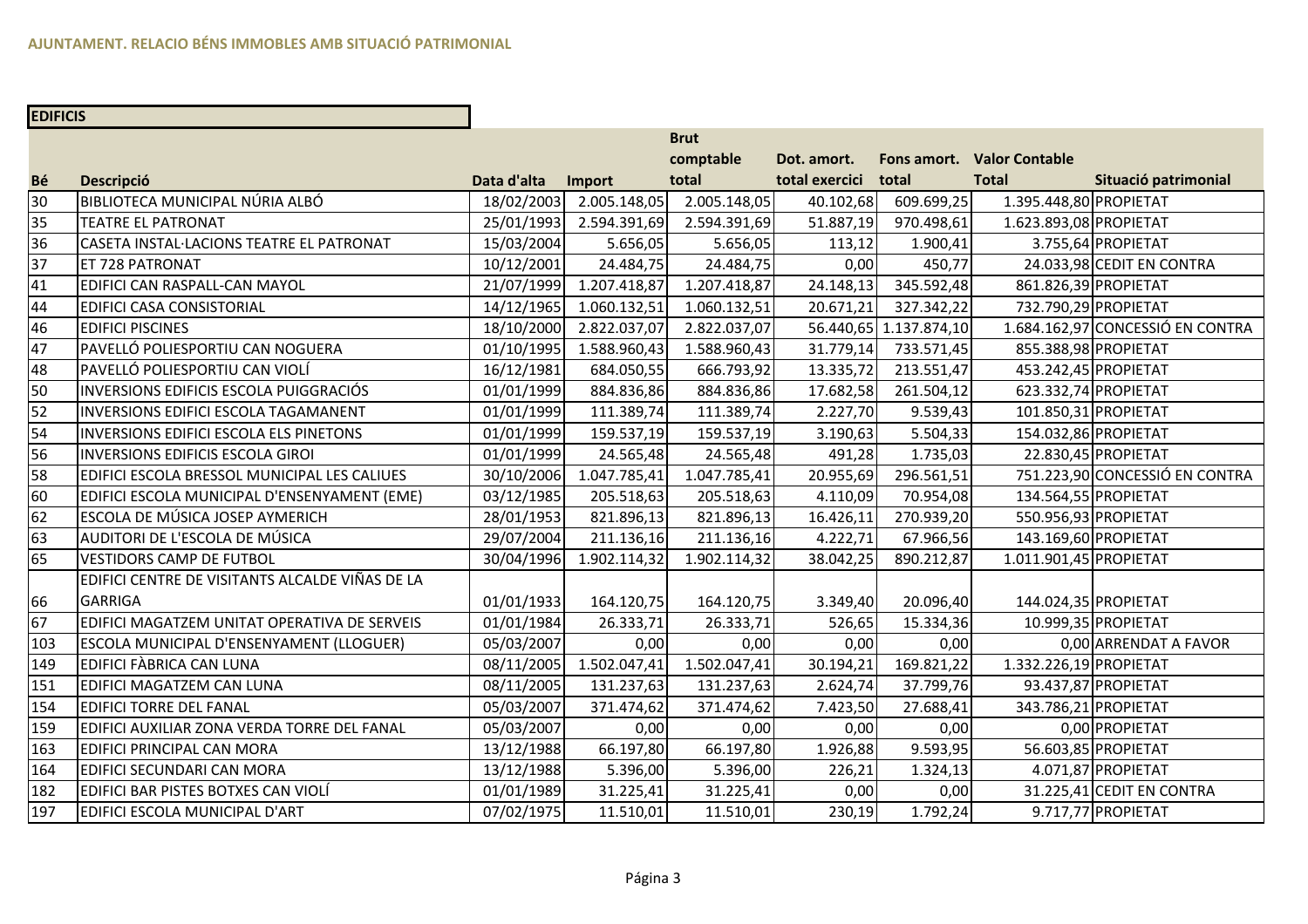| 206  | EDIFICI VESTIDORS PISTA POLIESPORTIVA NÚM. 1  | 12/11/1992 | 100.794,41 | 100.794,41 | 2.015,88 | 56.720,78 |                      | 44.073,63 PROPIETAT           |
|------|-----------------------------------------------|------------|------------|------------|----------|-----------|----------------------|-------------------------------|
| 208  | HABITATGE SOCIAL C. PERE BALLÚS, 15           | 01/01/1965 | 44.368,07  | 44.368,07  | 95,71    | 19.158,88 |                      | 25.209,19 CEDIT EN CONTRA     |
| 209  | HABITATGE SOCIAL C. PERE BALLÚS, 17           | 01/01/1965 | 28.663,31  | 28.663,31  | 0,00     | 1.886,10  |                      | 26.777,21 CEDIT EN CONTRA     |
| 210  | HABITATGE SOCIAL C. PERE BALLÚS, 19           | 01/01/1965 | 0,00       | 0,00       | 0,00     | 0,00      |                      | 0,00 CEDIT EN CONTRA          |
| 211  | HABITATGE SOCIAL C. PERE BALLÚS, 21           | 01/01/1965 | 44.368,05  | 44.368,05  | 163,18   | 18.957,33 |                      | 25.410,72 CEDIT EN CONTRA     |
| 212  | CASA DE MESTRES C. PERE BALLÚS, 23            | 01/01/1965 | 0,00       | 0,00       | 0,00     | 0,00      |                      | 0,00 PROPIETAT                |
| 213  | HABITATGE SOCIAL C. PERE BALLÚS, 25           | 01/01/1965 | 0,00       | 0,00       | 0,00     | 0,00      |                      | 0,00 CEDIT EN CONTRA          |
| 214  | CASA DE MESTRES C. PERE BALLÚS, 11            | 01/01/1965 | 36.320,82  | 36.320,82  | 0,00     | 35.592,09 |                      | 728,73 CEDIT EN CONTRA        |
| 215  | HABITATGE SOCIAL C. PERE BALLÚS, 13           | 01/01/1965 | 14.265,00  | 14.265,00  | 0,00     | 9,31      |                      | 14.255,69 CEDIT EN CONTRA     |
| 216  | CASA DE MESTRES C. PERE BALLÚS, 27            | 01/01/1965 | 17.936,22  | 17.936,22  | 356,26   | 356,26    |                      | 17.579,96 CEDIT EN CONTRA     |
| 223  | EDIFICI CAN QUELÓ                             | 20/05/1883 | 7,59       | 7,59       | 0,00     | 7,59      |                      | 0,00 CONCESSIÓ EN CONTRA      |
| 225  | EDIFICI MAGATZEM CAN QUELÓ                    | 30/12/2010 | 7.350,00   | 7.350,00   | 147,00   | 1.470,80  |                      | 5.879,20 CONCESSIÓ EN CONTRA  |
| 235  | EDIFICI VESTIDORS PISTA POLIESPORTIVA NÚM. 2  | 01/01/1979 | 80.037,24  | 80.037,24  | 1.600,72 | 34.067,77 |                      | 45.969,47 PROPIETAT           |
|      | EDIFICI AUXILIAR ESCOLA BRESSOL MUNICIPAL LES |            |            |            |          |           |                      |                               |
| 238  | <b>CALIUES</b>                                | 05/09/2012 | 42.381,99  | 42.381,99  | 847,63   | 7.055,07  |                      | 35.326,92 CONCESSIÓ EN CONTRA |
| 368  | ESTACIÓ TRANSFORMADORA UA-31                  | 19/07/2006 | 2.439,30   | 2.439,30   | 48,78    | 705,10    |                      | 1.734,20 PROPIETAT            |
| 1506 | <b>EDIFICI BAR ELS PINETONS</b>               | 01/03/1996 | 96.024,20  | 96.024,20  | 1.920,46 | 27.825,14 |                      | 68.199,06 CONCESSIÓ EN CONTRA |
| 1698 | MAGATZEM CAN CENDRA                           | 27/02/2006 | 0,00       | 0,00       | 0,00     | 0,00      |                      | 0,00 CEDIT A FAVOR            |
| 1744 | ESTACIÓ TRANSFORMADORA PLAÇA CAN DACHS        | 07/03/2011 | 54.791,98  | 54.791,98  | 1.095,83 | 10.763,15 |                      | 44.028,83 PROPIETAT           |
| 2295 | EDIFICI VESTIDORS PISCINA DESCOBERTA          | 31/05/2015 | 50.936,17  | 50.936,17  | 1.018,72 | 5.693,66  |                      | 45.242,51 CONCESSIÓ EN CONTRA |
| 2638 | NAU 2 LLOGUER PER MAGATZEM UOS                | 04/11/2016 | 19.091,86  | 19.091,86  | 381,83   | 381,83    |                      | 18.710,03 ARRENDAT A FAVOR    |
| 2639 | NAU 1 LLOGUER SEU DE BOMBERS                  | 04/11/2016 | 42.262,86  | 42.262,86  | 845,25   | 847,56    |                      | 41.415,30 ARRENDAT A FAVOR    |
| 3136 | PIS C. NORD, 1, 1R A                          | 07/05/2018 | 36.468,96  | 36.468,96  | 0,00     | 357,27    |                      | 36.111,69 CEDIT EN CONTRA     |
| 3138 | <b>CASAL DE LA GENT GRAN</b>                  | 25/04/2018 | 262.242,82 | 262.242,82 | 5.244,85 | 14.096,43 | 248.146,39 PROPIETAT |                               |
| 3174 | LOCAL SOCIAL C. ANSELM CLAVÉ                  | 11/10/2018 | 0,00       | 0,00       | 0,00     | 0,00      |                      | 0,00 ARRENDAT A FAVOR         |
| 3260 | MILLORES CASA C. PERE BALLUS 21               | 03/06/2019 | 1.573,00   | 1.573,00   | 31,46    | 49,73     |                      | 1.523,27 PROPIETAT            |
| 3274 | <b>INVERSIONS ESCOLA BRESSOL LES CALIUES</b>  | 31/07/2019 | 13.985,66  | 13.985,66  | 279,70   | 395,84    |                      | 13.589,82 PROPIETAT           |

TOTAL: 110101-EDIFICIS

20.666.912,74 20.649.656,11 20.649.656,11 408.421,92 6.735.246,05 13.914.410,06

| <b>CEMENTIRIS</b> |                    |             |           |             |                |             |                       |                      |
|-------------------|--------------------|-------------|-----------|-------------|----------------|-------------|-----------------------|----------------------|
|                   |                    |             |           | <b>Brut</b> |                |             |                       |                      |
|                   |                    |             |           | comptable   | Dot. amort.    | Fons amort. | <b>Valor Contable</b> |                      |
| Bé                | <b>Descripció</b>  | Data d'alta | Import    | total       | total exercici | total       | Total                 | Situació patrimonial |
| 69                | ICEMENTIRI LA DOMA | 16/09/2002  | 61.458,70 | 61.458,70   | 1.229.15       | 19.447.47   |                       | 42.011,23 PROPIETAT  |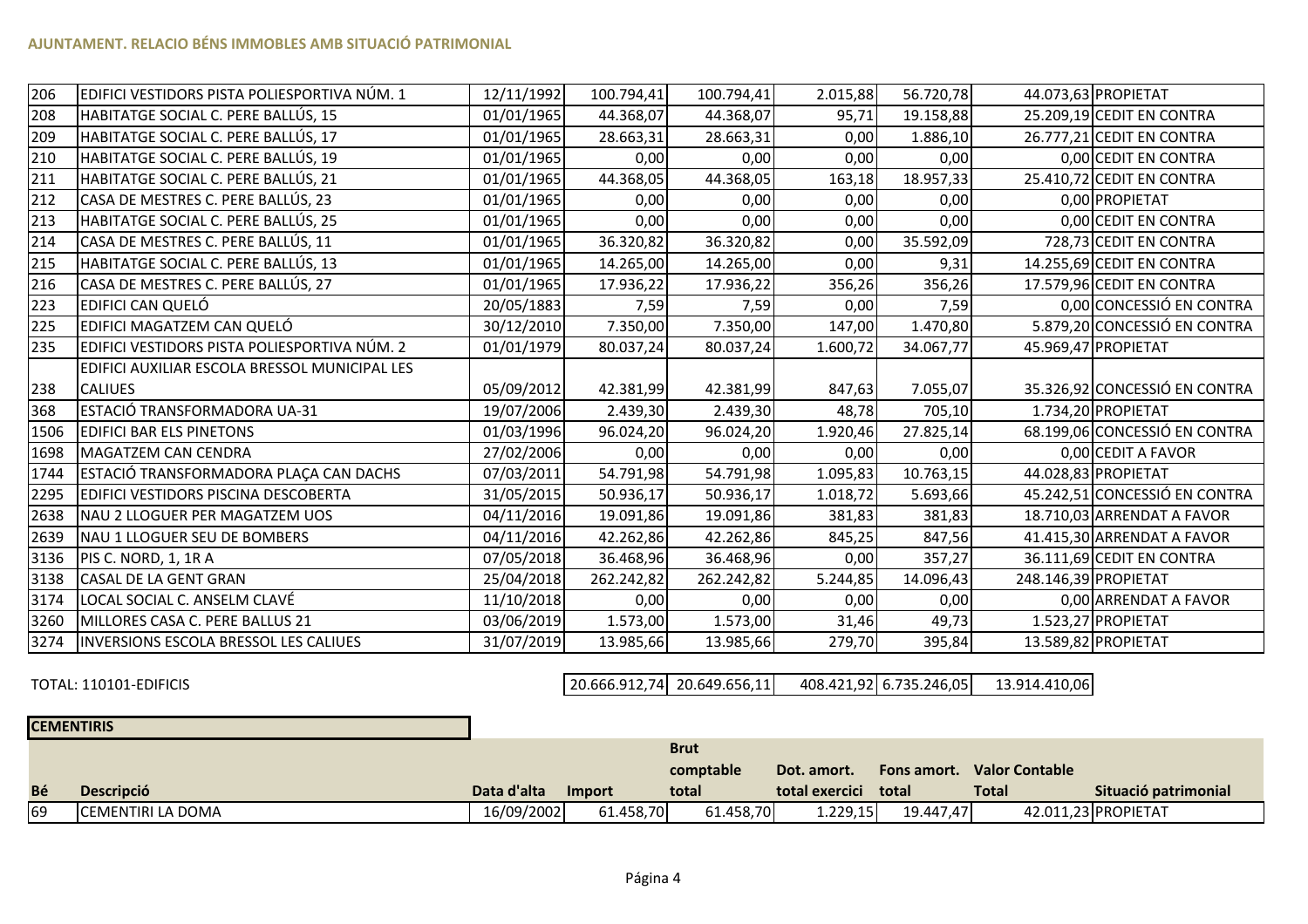# **AJUNTAMENT. RELACIO BÉNS IMMOBLES AMB SITUACIÓ PATRIMONIAL**

| 229 | <b>CEMENTIRI NOU</b><br>$\sim$ $\sim$ $\sim$ $\sim$ | 16/09/2002 | 0.00 | 0,00 | 0,00 | 0,00 | 0.00 CONCESSIÓ EN CON<br>$\cdots$<br>١ĸ |
|-----|-----------------------------------------------------|------------|------|------|------|------|-----------------------------------------|
|     |                                                     |            |      |      |      |      |                                         |

TOTAL: 110102-CEMENTIRIS

 61.458,7061.458,70 1.229,15 19.447,47 42.011,23

### **INSTAL·LACIONS ESPORTIVES I D'ESBARJO A L'AIRE LLIURE**

|      |                                                   |             |              | <b>Brut</b>  |                |             |                       |                      |
|------|---------------------------------------------------|-------------|--------------|--------------|----------------|-------------|-----------------------|----------------------|
|      |                                                   |             |              | comptable    | Dot. amort.    | Fons amort. | <b>Valor Contable</b> |                      |
| Bé   | <b>Descripció</b>                                 | Data d'alta | Import       | total        | total exercici | total       | <b>Total</b>          | Situació patrimonial |
| 72   | PISTA SKATE PARC DEL CONGOST                      | 03/06/2002  | 10.457,61    | 10.457,61    | 348,58         | 6.476,90    |                       | 3.980,71 PROPIETAT   |
| 73   | PISTA POLIESPORTIVA NÚMERO 2                      | 01/01/1979  | 717.135,29   | 717.135,29   | 23.490,55      | 186.330,67  |                       | 530.804,62 PROPIETAT |
| 74   | PISTA POLIESPORTIVA CAN NOGUERA 1                 | 18/10/2000  | 113.498,67   | 113.498,67   | 3.783,25       | 50.192,19   |                       | 63.306,48 PROPIETAT  |
| 75   | <b>CAMP DE FUTBOL</b>                             | 30/04/1996  | 1.092.226,16 | 1.092.226,16 | 36.893,09      | 547.565,79  |                       | 544.660,37 PROPIETAT |
| 76   | PARC INFANTIL PLAÇA DEL SILENCI                   | 29/10/2001  | 120.280,87   | 120.280,87   | 4.009,32       | 15.993,93   |                       | 104.286,94 PROPIETAT |
| 77   | PARC INFANTIL ELS PINETONS                        | 31/12/2002  | 33.667,76    | 33.667,76    | 1.122,23       | 17.293,17   |                       | 16.374,59 PROPIETAT  |
| 78   | PARC INFANTIL I ÀREA LÚDICA CAN MET SIDRO         | 07/07/2003  | 19.352,15    | 19.352,15    | 645,05         | 10.651,02   |                       | 8.701,13 PROPIETAT   |
| 79   | PARC INFANTIL DEL GARRIC                          | 23/12/2002  | 1.037,96     | 1.037,96     | 34,59          | 472,73      |                       | 565,23 PROPIETAT     |
| 80   | PARC INFANTIL CAN NOGUERA                         | 09/09/2002  | 10.230,62    | 10.230,62    | 341,00         | 5.680,25    |                       | 4.550,37 PROPIETAT   |
| 81   | PARC INFANTIL MIL·LENARI DE CATALUNYA             | 25/05/2007  | 27.107,68    | 27.107,68    | 903,56         | 12.149,25   |                       | 14.958,43 PROPIETAT  |
| 82   | PARC INFANTIL CA N'ILLA                           | 29/12/2009  | 32.543,06    | 32.543,06    | 1.084,73       | 8.499,32    |                       | 24.043,74 PROPIETAT  |
| 83   | INVERSIÓ GENERAL PARCS INFANTILS I ÀREES LÚDIQUES | 22/05/2000  | 31.085,48    | 31.085,48    | 1.036,14       | 18.832,87   |                       | 12.252,61 PROPIETAT  |
| 104  | PARC INFANTIL PONT LA DOMA                        | 29/04/2002  | 4.449,62     | 4.449,62     | 148,32         | 2.692,51    |                       | 1.757,11 PROPIETAT   |
| 183  | PISTES DE BOTXES CAN VIOLÍ                        | 01/01/1987  | 7.455,31     | 7.455,31     | 0,00           | 7.455,31    |                       | 0,00 PROPIETAT       |
| 205  | PISTA POLIESPORTIVA NÚMERO 1                      | 16/07/1985  | 140.878,30   | 140.878,30   | 4.229,98       | 13.990,28   |                       | 126.888,02 PROPIETAT |
| 300  | PISTA POLIESPORTIVA CAN NOGUERA 2                 | 18/10/2000  | 91.464,57    | 91.464,57    | 3.048,80       | 47.037,41   |                       | 44.427,16 PROPIETAT  |
| 361  | ESPAI LÚDIC I DE SALUT PER LA GENT GRAN           | 10/01/2011  | 11.995,76    | 11.995,76    | 399,85         | 3.988,64    |                       | 8.007,12 PROPIETAT   |
| 362  | PARC INFANTIL PL. DE LES NINES                    | 29/12/2009  | 12.462,85    | 12.462,85    | 415,42         | 1.191,83    |                       | 11.271,02 PROPIETAT  |
| 363  | PARC INFANTIL PL. TEIXIDORES                      | 29/12/2009  | 870,00       | 870,00       | 29,00          | 319,23      |                       | 550,77 PROPIETAT     |
| 364  | PARC INFANTIL PL. CAN CARALT                      | 04/08/2011  | 15.927,78    | 15.927,78    | 530,11         | 961,27      |                       | 14.966,51 PROPIETAT  |
| 366  | PARC INFANTIL ANTONIA SABATER                     | 04/08/2011  | 468,47       | 468,47       | 15,61          | 68,82       |                       | 399,65 PROPIETAT     |
| 367  | PARC INFANTIL NARCISA FREIXAS                     | 04/08/2011  | 3.112,16     | 3.112,16     | 103,73         | 531,19      |                       | 2.580,97 PROPIETAT   |
| 372  | PARC INFANTIL PL. M. ANGELS ANGLADA               | 12/02/1979  | 3.623,95     | 3.623,95     | 120,79         | 272,35      |                       | 3.351,60 PROPIETAT   |
| 373  | PARC INFANTIL PL. CAN BERGA                       | 04/11/1994  | 3.091,17     | 3.091,17     | 103,03         | 106,69      |                       | 2.984,48 PROPIETAT   |
| 374  | PARC INFANTIL CAN TERRÉS 1                        | 24/05/2004  | 0,00         | 0,00         | 0,00           | 0,00        |                       | 0,00 PROPIETAT       |
| 375  | PARC INFANTIL CAN TERRÉS 2                        | 24/05/2004  | 0,00         | 0,00         | 0,00           | 0,00        |                       | 0,00 PROPIETAT       |
| 1519 | <b>PISTES DE BOTXES ELS PINETONS</b>              | 01/03/1996  | 6.403,60     | 6.403,60     | 213,45         | 4.896,99    |                       | 1.506,61 PROPIETAT   |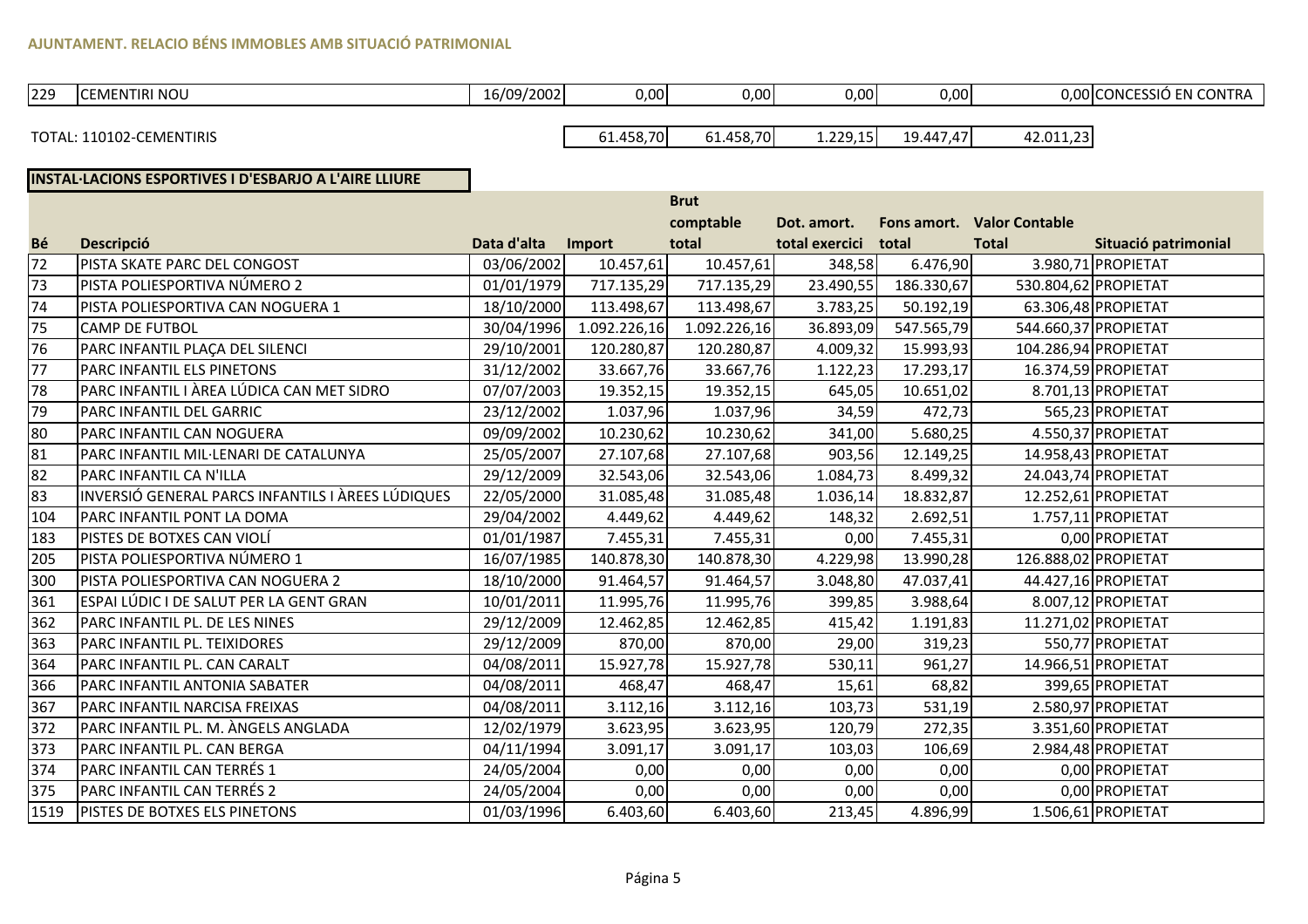### **AJUNTAMENT. RELACIO BÉNS IMMOBLES AMB SITUACIÓ PATRIMONIAL**

| 1562 | <b>PISTA SKATE CAN NOGUERA</b>    | 26/06/2014 | 88.385,28  | 88.385,28  | 2.946,17 | 19.202,57 |                      | 69.182,71 PROPIETAT            |
|------|-----------------------------------|------------|------------|------------|----------|-----------|----------------------|--------------------------------|
| 1790 | PARC INFANTIL CAN VIOLÍ           | 15/04/2015 | 16.875,20  | 16.875,20  | 562,50   | 3.209,42  |                      | 13.665,78 PROPIETAT            |
| 2294 | <b>PISCINA DESCOBERTA</b>         | 31/05/2015 | 235.304,03 | 235.304,03 | 7.843,46 | 43.837,42 |                      | 191.466,61 CONCESSIÓ EN CONTRA |
| 2296 | PISTA VOLEIBOL PLATJA             | 31/05/2015 | 8.065,78   | 8.065,78   | 268,85   | 1.502,61  |                      | 6.563,17 CONCESSIÓ EN CONTRA   |
| 2626 | PARC INTEGRA LA SÍNIA             | 19/10/2016 | 54.226,15  | 54.226,15  | 1.807,53 | 7.596,57  |                      | 46.629,58 PROPIETAT            |
| 2874 | PARC AVENTURA CAN TERRÉS          | 02/09/2017 | 86.616,94  | 86.616,94  | 2.887,20 | 8.930,29  |                      | 77.686,65 PROPIETAT            |
| 2945 | APARCAMENT AUTOCARAVANES          | 28/12/2017 | 46.300,00  | 46.300,00  | 1.543,33 | 4.646,90  |                      | 41.653,10 PROPIETAT            |
| 3155 | <b>WORKOUT PARK DE LA GARRIGA</b> | 17/07/2018 | 21.188,14  | 21.188,14  | 706,26   | 1.667,85  |                      | 19.520,29 PROPIETAT            |
| 3216 | ZONA D'ESBARJO PER A GOSSOS       | 31/01/2018 | 13.490,04  | 13.490,04  | 449,66   | 1.312,02  |                      | 12.178,02 PROPIETAT            |
| 3218 | ZONA ESBARJO GOSSOS LA SINIA      | 25/11/2013 | 14.261,47  | 14.261,47  | 438,75   | 2.494,15  |                      | 11.767,32 PROPIETAT            |
| 3378 | PARC INFANTIL PISTA NÚMERO 1      | 31/12/2020 | 30.084,87  | 30.084,87  | 1.002,82 | 2,74      |                      | 30.082,13 PROPIETAT            |
| 3383 | <b>PISTA D'ATLETISME</b>          | 31/12/2020 | 124.712,54 | 124.712,54 | 4.157,08 | 11,38     | 124.701,16 PROPIETAT |                                |

#### TOTAL: 110103-INSTAL·LACIONS ESPORTIVES I D'ESBARJO A L'AIRE LLIURE

 3.250.337,293.250.337,29 107.663,79 1.058.064,53 2.192.272,76

# **INFRAESTRUCTURES COMUNES DEL CENTRE (RECINTE O PERÍMETRE)**

|           |                                               |             |            | <b>Brut</b> |                |             |                       |                              |
|-----------|-----------------------------------------------|-------------|------------|-------------|----------------|-------------|-----------------------|------------------------------|
|           |                                               |             |            | comptable   | Dot. amort.    | Fons amort. | <b>Valor Contable</b> |                              |
| <b>Bé</b> | <b>Descripció</b>                             | Data d'alta | Import     | total       | total exercici | total       | <b>Total</b>          | Situació patrimonial         |
| 38        | <b>RECINTE TEATRE EL PATRONAT</b>             | 18/11/2002  | 246.989,30 | 246.989,30  | 3.806,99       | 242.481,80  |                       | 4.507,50 PROPIETAT           |
| 43        | <b>RECINTE CAN RASPALL-CAN MAYOL</b>          | 31/12/2008  | 1.638,99   | 1.638,99    | 22,14          | 1.616,85    |                       | 22,14 PROPIETAT              |
| 51        | INVERSIONS RECINTE ESCOLA PUIGGRACIÓS         | 31/12/2002  | 55.548,66  | 55.548,66   | 2.294,20       | 37.103,36   |                       | 18.445,30 PROPIETAT          |
| 53        | <b>INVERSIONS RECINTE ESCOLA TAGAMANENT</b>   | 08/07/2008  | 20.066,86  | 20.066,86   | 293,94         | 19.772,92   |                       | 293,94 PROPIETAT             |
| 55        | <b>INVERSIONS RECINTE ESCOLA ELS PINETONS</b> | 15/10/2001  | 7.433,19   | 7.433,19    | 589,86         | 2.402,25    |                       | 5.030,94 PROPIETAT           |
| 57        | <b>INVERSIONS RECINTE ESCOLA GIROI</b>        | 06/06/2006  | 29.683,51  | 29.683,51   | 1.642,27       | 13.451,93   |                       | 16.231,58 PROPIETAT          |
| 59        | RECINTE ESCOLA BRESSOL MUNICIPAL LES CALIUES  | 28/03/2007  | 14.934,40  | 14.934,40   | 1.133,85       | 11.855,91   |                       | 3.078,49 CONCESSIÓ EN CONTRA |
| 61        | RECINTE ESCOLA MUNICIPAL D'ENSENYAMENT        | 29/10/2001  | 659,18     | 659,18      | 0,00           | 659,18      |                       | 0,00 PROPIETAT               |
| 64        | RECINTE DE L'ESCOLA DE MÚSICA                 | 29/07/2004  | 122.740,68 | 122.740,68  | 0,00           | 122.740,68  |                       | 0,00 PROPIETAT               |
| 70        | RECINTE CEMENTIRI LA DOMA                     | 23/12/2002  | 11.730,33  | 11.730,33   | 976,15         | 7.001,96    |                       | 4.728,37 PROPIETAT           |
| 71        | <b>RECINTE CEMENTIRI NOU</b>                  | 13/06/2000  | 6.924,40   | 6.924,40    | 325,38         | 3.968,27    |                       | 2.956,13 PROPIETAT           |
| 217       | RECINTE PISTA POLIESPORTIVA NÚM. 1            | 09/11/1992  | 134.583,67 | 134.583,67  | 10.213,61      | 17.991,34   |                       | 116.592,33 PROPIETAT         |
| 292       | RECINTE PAVELLÓ CAN VIOLÍ                     | 04/09/1984  | 847.497,00 | 847.497,00  | 0,00           | 847.497,00  |                       | 0,00 PROPIETAT               |
| 1539      | <b>RECINTE TORRE DEL FANAL</b>                | 20/02/2014  | 2.098,41   | 2.098,41    | 174,86         | 1.036,71    |                       | 1.061,70 PROPIETAT           |
| 1563      | <b>IRECINTE PISTA SKATE CAN NOGUERA</b>       | 26/06/2014  | 389,76     | 389,76      | 32,48          | 211,69      |                       | 178,07 PROPIETAT             |
|           | 1735 RECINTE BAR ELS PINETONS                 | 31/12/2014  | 12.577,93  | 12.577,93   | 1.048,16       | 6.183,38    |                       | 6.394,55 CONCESSIÓ EN CONTRA |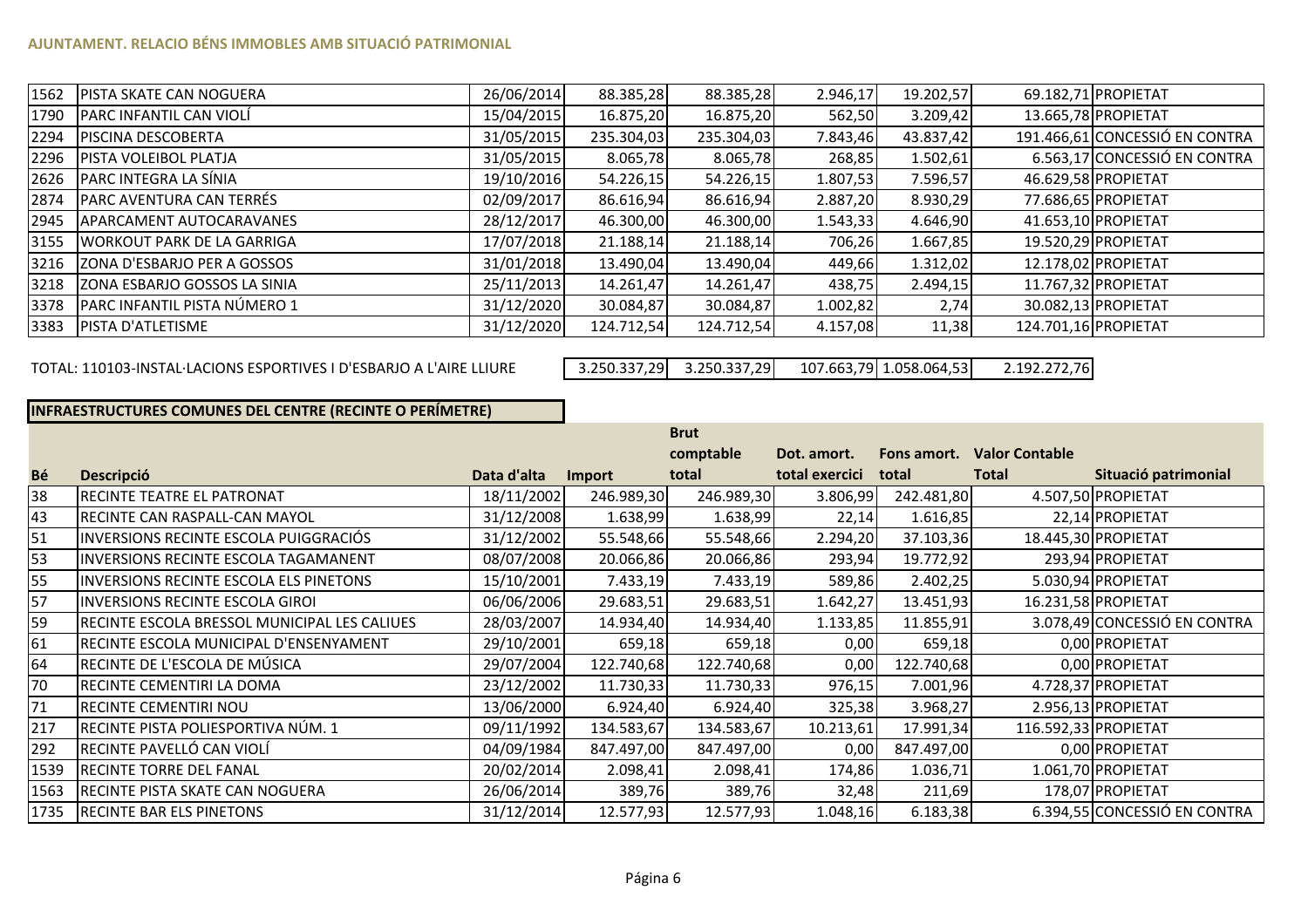# **AJUNTAMENT. RELACIO BÉNS IMMOBLES AMB SITUACIÓ PATRIMONIAL**

| 2297 | <b>IRECINTE PISCINES</b>        | 31/05/2015 | 86.149,30 | 86.149,30 | 7.179.10 | 40.124.28 | 46.025.02lCONCESSIÓ EN CONTRA |
|------|---------------------------------|------------|-----------|-----------|----------|-----------|-------------------------------|
| 2949 | <b>IRECINTE CASAL DELS AVIS</b> | 01/01/2018 | 2.382,29  | 2.382,29  | 198,52   | 595,56    | 1.786,73 PROPIETAT            |

TOTAL: 110104-INFRAESTRUCTURES COMUNES DEL CENTRE (RECINTE O PERÍMET 1.604.027,86 1.604.027,86 29.931,51 1.376.695,07 227.332,79

### **TERRENYS CONSIDERATS COM INVERSIÓ IMMOBILIARIA**

|           |                                                        |             |              | <b>Brut</b>  |                      |        |                                   |                      |
|-----------|--------------------------------------------------------|-------------|--------------|--------------|----------------------|--------|-----------------------------------|----------------------|
|           |                                                        |             |              | comptable    | Dot. amort.          |        | <b>Fons amort. Valor Contable</b> |                      |
| <b>Bé</b> | <b>Descripció</b>                                      | Data d'alta | Import       | total        | total exercici total |        | <b>Total</b>                      | Situació patrimonial |
| 257       | <b>IPASSATGE INTERIOR ILLA C. CASTELL</b>              | 05/06/2002  | 7.400.00     | 7.400.00     | ,000                 | 0,00   |                                   | 7.400.00 PROPIETAT   |
| 291       | PARCEL·LA 1 PEMU LA SÍNIA (EDIFICABILITAT 4.291,23 M2) | 06/03/2006  | 1.663.768.19 | 1.663.768.19 | 000                  | 594.76 | 1.663.173,43 PROPIETAT            |                      |
|           | 1766   TERRENY ELS TREMOLENCS                          | 03/09/1985  | 37.763.78    | 37.763.78    | ,000                 | 0,00   |                                   | 37.763,78 PROPIETAT  |

TOTAL: 130101-TERRENYS CONSIDERATS COM INVERSIÓ IMMOBILIARIA

1.708.931,97 1.708.931,97 ,<sup>000</sup> 594,76 1.708.337,21

# **TERRENYS URBANS DEL PPS**

|     |                                                      |             |               | <b>Brut</b> |                |             |                       |                      |
|-----|------------------------------------------------------|-------------|---------------|-------------|----------------|-------------|-----------------------|----------------------|
|     |                                                      |             |               | comptable   | Dot. amort.    | Fons amort. | <b>Valor Contable</b> |                      |
| Bé  | <b>Descripció</b>                                    | Data d'alta | <b>Import</b> | total       | total exercici | total       | <b>Total</b>          | Situació patrimonial |
| 105 | PARCEL·LA T-5.2 SECTOR B-7 CAN TERRÉS                | 12/04/2006  | 561.196,79    | 561.196,79  | ,000           | 171.635,10  |                       | 389.561,69 PROPIETAT |
| 106 | PARCEL·LA T-5.4 SECTOR B-7 CAN TERRÉS                | 12/04/2006  | 340.213,46    | 340.213,46  | ,000           | 104.052,73  | 236.160,73 PROPIETAT  |                      |
| 107 | PARCEL·LA T-5.3 SECTOR B-7 CAN TERRÉS                | 12/04/2006  | 354.760,80    | 354.760,80  | ,000           | 108.489,06  | 246.271,74 PROPIETAT  |                      |
| 108 | PARCEL·LA T-5.1 SECTOR B-7 CAN TERRÉS                | 12/04/2006  | 627.644,17    | 627.644,17  | ,000           | 191.973,22  | 435.670,95 PROPIETAT  |                      |
| 156 | TERRENY PPS PARCEL·LA 2 TORRE DEL FANAL              | 05/03/2007  | 354.225,60    | 354.225,60  | ,000           | 0,00        |                       | 354.225,60 PROPIETAT |
| 174 | TERRENY PPS PARCEL·LA 1 UA-29                        | 26/10/2009  | 257.674,62    | 257.674,62  | ,000           | 0,00        | 257.674,62 PROPIETAT  |                      |
| 175 | TERRENY PPS PARCEL·LA 15 UA-29                       | 26/10/2009  | 240.335,00    | 240.335,00  | ,000           | 0,00        | 240.335,00 PROPIETAT  |                      |
| 267 | TERRENY EDIFICABLE PPS UA-7                          | 01/10/2007  | 720.132,47    | 720.132,47  | ,000           | 0,00        |                       | 720.132,47 PROPIETAT |
| 284 | PARCEL·LA 2 PEMU LA SÍNIA                            | 06/03/2006  | 16.881,69     | 16.881,69   | ,000           | 170,68      |                       | 16.711,01 PROPIETAT  |
| 286 | PARCEL·LA 1 PEMU LA SÍNIA (EDIFICABILITAT 498,77 M2) | 06/03/2006  | 218.345,85    | 218.345,85  | ,000           | 0,00        | 218.345,85 PROPIETAT  |                      |
| 294 | PARCEL·LA B UA-9/10                                  | 29/10/2012  | 721.710,48    | 721.710,48  | ,000           | 0,00        |                       | 721.710,48 PROPIETAT |
| 323 | TERRENY INDUSTRIAL FINCA U1 SECTOR B-6               | 09/06/2008  | 487.333,92    | 487.333,92  | ,000           | 34.264,27   | 453.069,65 PROPIETAT  |                      |
| 324 | TERRENY INDUSTRIAL FINCA U2 SECTOR B-6               | 09/06/2008  | 307.620,06    | 307.620,06  | ,000           | 21.628,73   | 285.991,33 PROPIETAT  |                      |
| 325 | TERRENY INDUSTRIAL FINCA U3 SECTOR B-6               | 09/06/2008  | 306.736,48    | 306.736,48  | ,000           | 21.628,73   | 285.107,75 PROPIETAT  |                      |
|     | TERRENY EDIFICABLE PPS PARCEL·LA 3 SECTOR B-1 LA     |             |               |             |                |             |                       |                      |
| 354 | <b>DOMA</b>                                          | 26/05/2008  | 260.791,05    | 260.791,05  | ,000           | 0,00        | 260.791,05 PROPIETAT  |                      |